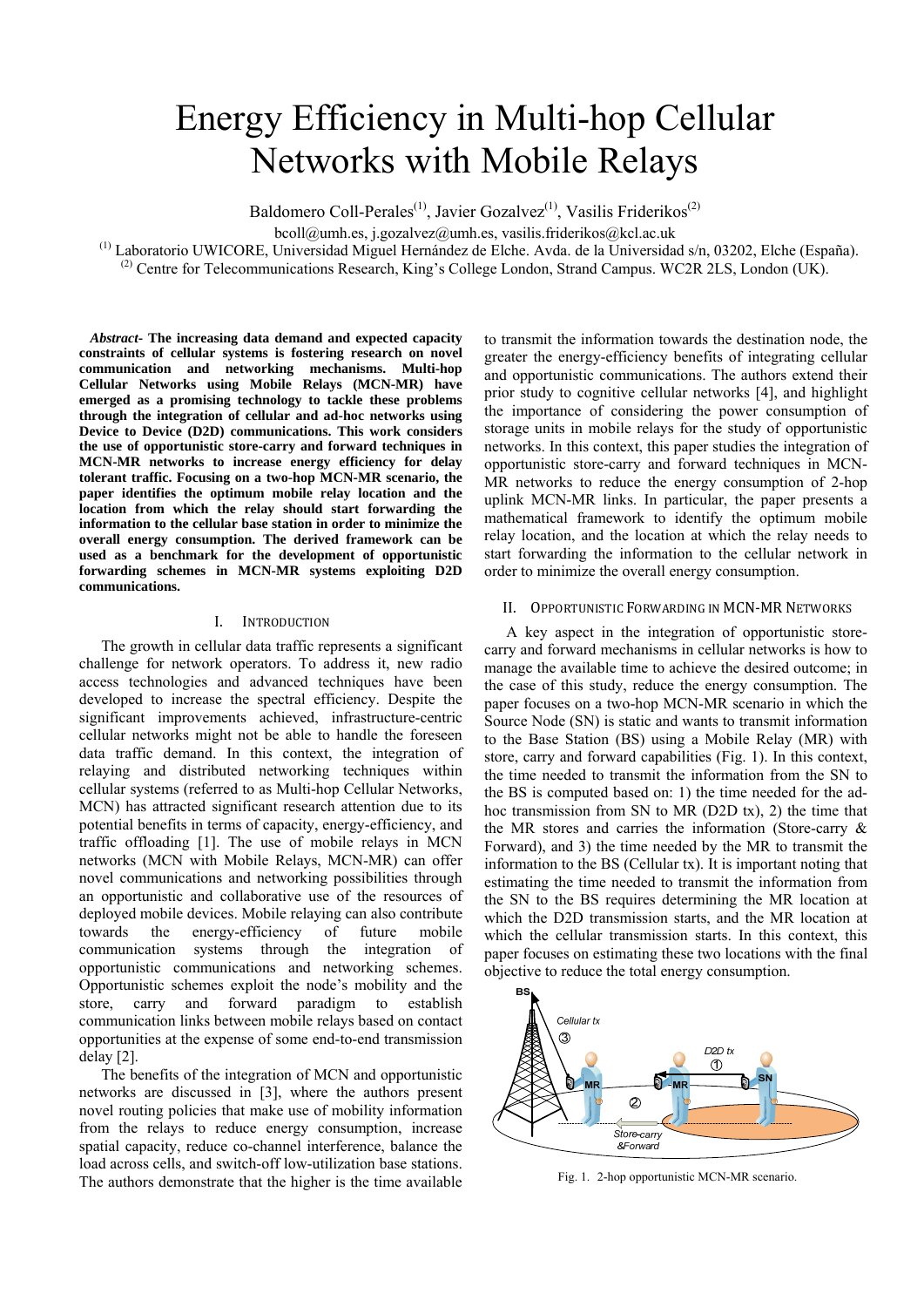#### *A. Problem formulation*

A multi-objective constrained optimization problem is considered to minimize the total energy consumption. The objective function shown in (1) has been defined together with two constraints and the requirement that the BS receives the information before a deadline *T*. This deadline is discretized in (1) as  $\{\tau_0, \tau_1, ..., \tau_T\}$ . The objective function is established considering the energy consumed by the D2D tx  $\mathbb{O}$ , the Store-carry & Forward process  $\mathbb{O}$  and the Cellular tx . *Ead-hoc* is the energy consumed in the D2D transmission, and is a function of the distance between SN and MR and the time needed for the D2D transmission.  $P_R$ ,  $P_W$  and  $P_{IDLE}$  refer to power consumed in the process to store and carry information on mobile devices. These three variables are defined in the following section. *Ecell* represents the energy consumed in the cellular transmission, and is a function of the distance between MR and BS and the time needed for the cellular transmission. The objective function includes two constraints for the message (of size F) to be completely transmitted in the D2D (2) and cellular (3) transmissions. *Radhoc* and *Rcell* represent the ad-hoc and cellular transmission rates respectively. Following the previous discussion, identifying the optimum mobile relay location, and the location at which the relay needs to start forwarding the information to the cellular network in order to minimize the overall energy consumption, is equivalent to finding *τb-1*, *τc-1* and  $\tau_{c+m}$  in (1).

$$
o.f: \min\left(\frac{\sum_{\tau=\tau_0}^{\tau_{b-1}} \left(E_{adhoc} \left(d_{SN-MR}, \tau\right) + \tau \cdot \left(P_R + P_W\right)\right) + \sum_{\tau=\tau_0 \text{.\dots}}^{\tau_{c-1}} \tau \cdot P_{IDLE} + \sum_{\tau=\tau_b \text{.\dots}}^{\tau_{c+1}} \left(E_{cell} \left(d_{MR-BS}, \tau\right) + \tau \cdot P_W\right)\right) \tag{1}
$$

: *st*

$$
\sum_{\tau=\tau_0}^{\tau_{b-1}} R_{adhoc} (d_{SN-MR}) \cdot \tau \ge F
$$
\n
$$
\sum_{\tau=\tau_c}^{\tau_{c+m}} R_{cell} (d_{MR-BS}) \cdot \tau \ge F
$$
\n(2)

*1) D2D tx*. The pathloss between the SN and MR nodes is modeled using the deterministic two-ray ground model. In this context, the energy consumed in the ad-hoc transmissions can be expressed as [3]:

$$
E_{adhoc}(d) = \begin{cases} (e_r + e_t + e_{LOS} \cdot d^2) \cdot R_{adhoc} & \text{if } d < d_{brake} \\ (e_r + e_t + e_{MP} \cdot d^4) \cdot R_{adhoc} & \text{if } d \ge d_{brake} \end{cases}
$$
 (4)

where  $e_t$  and  $e_r$  represent the energy consumption per bit in the transmitter and receiver electronics respectively, and *Radhoc* is the ad-hoc transmission data rate. The distance between the transmitter and receiver is  $d$ , and  $d_{brake}$  =  $4\pi h_T h_R/\lambda$  is the critical distance ( $h_T$  and  $h_R$  are the transmitter and receiver antenna heights, and *λ* is the carrier wavelength, all of them in m). For  $d < d_{brake}$ , the parameter  $e_{LOS}$  represents the energy consumption per bit with Line-of-Sight (LOS) propagation conditions.  $e_{MP}$  is the energy consumption per bit under MultiPath (MP) fading conditions for  $d \geq d_{brake}$ . This energy model considers that the transmission power ( $P_{LOS}$ ) and  $P_{MP}$ ) is the necessary one to guarantee that the receiver's signal level is equal to the power threshold required for a successful communication between the two nodes  $(P_r)$ .  $P_{LOS}$ and  $P_{MP}$  can then be expressed as [3]:

$$
P_{LOS} = \frac{P_r (4\pi)^2}{\lambda^2} \frac{P_{MP}}{i} = \frac{P_r}{h_i^2 h_r^2}
$$
 (5)

and *eLOS* and *eMP* are equal to *PLOS*/*Radhoc* and *PMP*/*Radhoc*, respectively.

In this paper, we consider that the ad-hoc SN-MR communications is done using IEEE 802.11g at 2.4GHz (the study could be reproduced for other radio access technologies). The IEEE 802.11g transmission rate has been modeled as [5]:

$$
R_{\text{adhoc}}(d) = \text{DataRate}(d) \cdot \text{Eff} \cdot (1 - \text{PER}(d)) \tag{6}
$$

where *DataRate* represents the ad-hoc IEEE 802.11g transmission mode:

 $\sqrt{ }$ 

DataRate
$$
(d)
$$
 = 
$$
\frac{\begin{cases} 54 & d < 78.47m \\ \frac{1}{78.47} - \frac{1}{270.85} & \frac{1}{270.85} \end{cases}}{\begin{cases} \frac{1}{78.47} - \frac{1}{270.85} & \frac{1}{270.85} \end{cases}}
$$
 78.47 m ≤ d < 270.85 m (7)

*PER* is the experienced IEEE 802.11g *Packet Error Ratio*<sup>1</sup>:

$$
PER\left(d\right) = \frac{0.75}{1 + e^{-0.019 \cdot \left(d - 115.15\right)}}
$$
\n(8)

(1) guard times (*DIFS* and *SIFS*) [5]: and *Eff* is the IEEE 802.11g channel efficiency that depends on the transmission time of data packets  $(t_d)$  and ACK packets ( $t_{ack}$ ), the contention period ( $t_{cont}$ ), and the inter-frame

$$
Eff = \frac{t_d}{DIFS + t_{cont} + t_d + SIFS + t_{ack}}
$$
(9)

*2) Store-Carry & Forward.* As suggested in [4], this work considers the energy consumed by the store and carry process. Mobile devices automatically store data packets received from the wireless interface in the DRAM storage unit. The information could be transferred to internal units such as NAND flash if considered appropriate given their lower energy consumption (the time that the information is stored, and the transfer speed and power cost are factors to evaluate). However, the information needs to be transferred back to the DRAM when the mobile device starts the forwarding process. This work considers that the information is always transferred from DRAM to NAND flash<sup>2</sup>. In this context,  $P_R$  includes the power consumed by the DRAM and NAND flash when these storage units Read (R) and Write (W) the information, as well as the power consumed for transferring the information from DRAM to NAND flash (*Transf\_DF*). *PIDLE* includes the power consumed by the NAND flash that is storing the information in *Idle* state, and the power consumed by the DRAM that is in *Idle selfrefresh* state. Finally,  $P_W$  is the power consumed by the two storage units when they transfer the information back to the DRAM for transmission.

-

<sup>&</sup>lt;sup>1</sup> The IEEE 802.11g ad-hoc DataRate and PER models have been derived by the authors following an extensive field test campaign.

<sup>2</sup> It is out of the scope of this paper to determine when it is worth transferring data from DRAM to NAND.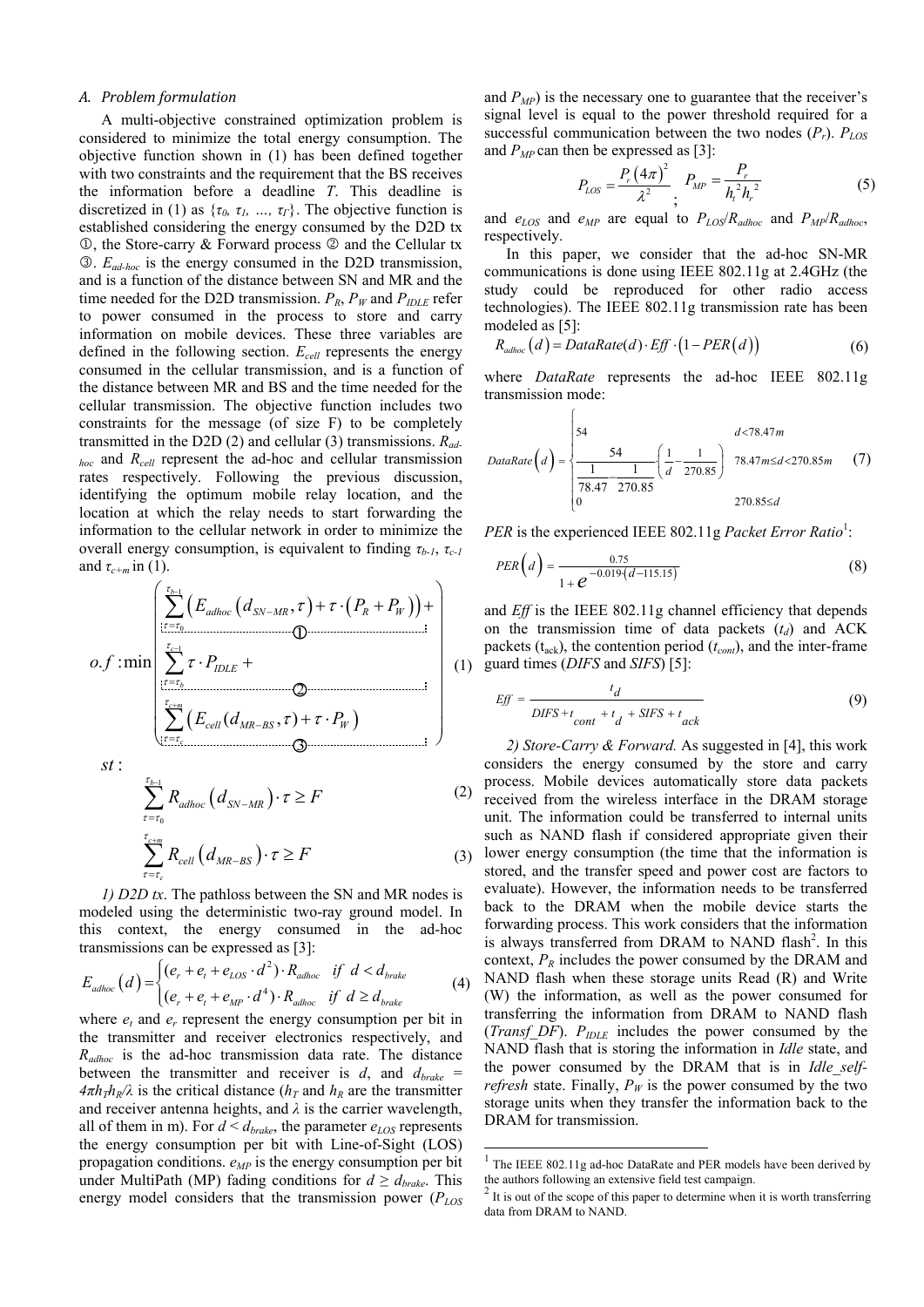*3) Cellular tx*. The cellular pathloss has also been modeled using the two-ray ground model. The communications energy consumption between the MR and BS is modeled using (4), but replacing *Rad-hoc* by *Rcell.* Also, the antenna heights and wavelength should be updated in (4). This study considers HSPA at 2.1GHz for the cellular transmission between MR and BS (the study could be reproduced for other radio access technologies). The cellular data rate has been modeled assuming that the cellular system adapts its operation to the reported radio channel conditions using Adaptive Modulation and Coding (AMC) and Automatic Repeat Request (ARQ) schemes. Without loss of generality, the cellular transmission data rate can be modeled considering concentric rings [6]:

$$
R_{cell}(d) = k \cdot C \cdot log_2(M(d)) \cdot BW \tag{10}
$$

where *BW, M* and *C* represent the system bandwidth, the modulation constellation size and the coding rate, respectively. *M* and *C* are selected according to the distance between the mobile device and the BS (the higher the distance, the lower the signal strength measured at the mobile device, and the lower the modulation/coding scheme). *k* represents an attenuation factor that limits the cellular data rate, and includes, among others, the effect of transmission failures, retransmissions, and interference [6].

## III. NUMERICAL INVESTIGATIONS

The numerical resolution of objective function (1) is done considering the parameters reported in Table I. The study considers a cell with a radius of 800m. The cell is divided into seven equally spaced and concentric rings defined by the AMC schemes shown in Table 1. The cellular data rate is considered to decrease with increasing distances between MR and BS. The first ring (closer to BS) considers a maximum uplink HSUPA cellular data rate of 7Mbps. The energy consumption values for the DRAM and NAND flash storage units have been obtained from [7] and [4] respectively, and the values of  $e_t$ ,  $e_r$  and  $P_r$  from [3]. The message that the static SN needs to upload to the BS has a nominal size of 50Mb, and the time available to complete the transmission has been set to 60s. The scenario considers the MR is in line with the SN, and moving towards the BS with a speed of 1m/s.

Table 1. Scenario parameters

| <b>Parameter</b>                                       | <b>Value</b>                     | <b>Parameter</b> | <b>Value</b>                                                                  |
|--------------------------------------------------------|----------------------------------|------------------|-------------------------------------------------------------------------------|
| $\overline{F}$                                         | 50Mh                             | T                | 60s                                                                           |
| R                                                      | 800 <sub>m</sub>                 | $\mathcal{V}$    | $1m$ /s                                                                       |
| $h_{\rm SN}$ , $h_{\rm MR}$ , $h_{\rm RS}$             | 1.5m, 1.5m, 5m                   | Max UL Thr       | 7Mbps                                                                         |
| $e_t, e_r$                                             | $50 \times 10^{-9}$ J/b          | $P_r$            | $-52$ dBm                                                                     |
| DRAM $P_R$ , $P_W$ ,<br>$P_{\text{Idle}}$ self-refresh | $252mW$ .<br>$252mW$ .<br>1.35mW | AMC              | BPSK $(r=1/3)$<br>QPSK $(r=1/3)$ ,<br>1/2, 2/3<br>$16QAM (r=1/2,$<br>2/3, 5/6 |
| <b>NAND</b><br>$Eff_{Read}$                            | $1.83 \text{nJ/b}$ ,             | Transf DF,       | $4.85$ MiB/s.                                                                 |
| $Eff_{Write}, P_{idle}$                                | $11.92 \text{nJ/b}$ ,            | Transf EF        | 927.1 KiB/s                                                                   |

Fig. 2 shows the optimum mobile relay location as a function of the distance of the SN to the BS. The location is represented by means of the distance between the SN and MR. For example, when the SN is located 400m away from the BS, the defined objective function determines that in order to minimize the energy consumption the MR should be

ideally located 125m away from the SN in the direction of the BS. Fig. 2 shows that the distance from the SN to the optimum MR that minimizes the energy consumption increases with the distance between SN and BS. This is the case because as the distance between the SN and MR increases, the MR is closer to the BS, and the energy being consumed as part of the cellular transmission decreases. On the other hand, the energy consumed in the D2D transmission increases as the MR is closer to the BS. In this context, the distance between SN and the optimum MR only increases when the energy saving of the *Store-carry & Forward* process compensates the increase in the D2D energy consumption. The peaks shown in Fig. 2 correspond to the case when the MR moves towards the BS and approaches a ring with higher cellular data rate; the use of higher data rates reduces the energy consumption.





Fig. 3. *Store-carry & Forward*: time the MR stores and carries the information while moving towards the BS.

Fig. 3 shows the time that the MR needs to store and carry the information towards the BS from the location identified in Fig. 2. Considering the previous example, the optimum MR located 125m away from the SN (the distance between the SN and BS is 400m) needs to store and carry the information for 45s before forwarding it to the BS. The obtained results indicate that when the SN is close to the BS (in the cellular ring with highest cellular data rate), the selected/optimum MR does not need to store and carry the information. It should instead forward it to the BS as soon as received from the SN. This is because the energy consumed at these locations by the storage and carrying processes does not compensate the energy savings resulting from transmitting closer to the BS. As the distance from the SN to the BS increases, the optimum MR should store and carry the information so that it launches the cellular communication with the BS at a ring with a higher cellular data rate than the one where the MR was initially located. The results depicted in Fig. 3 show that as the SN is further away from the BS, the time the MR is allowed to store and carry the information decreases since the time needed to complete the D2D (Fig. 2)